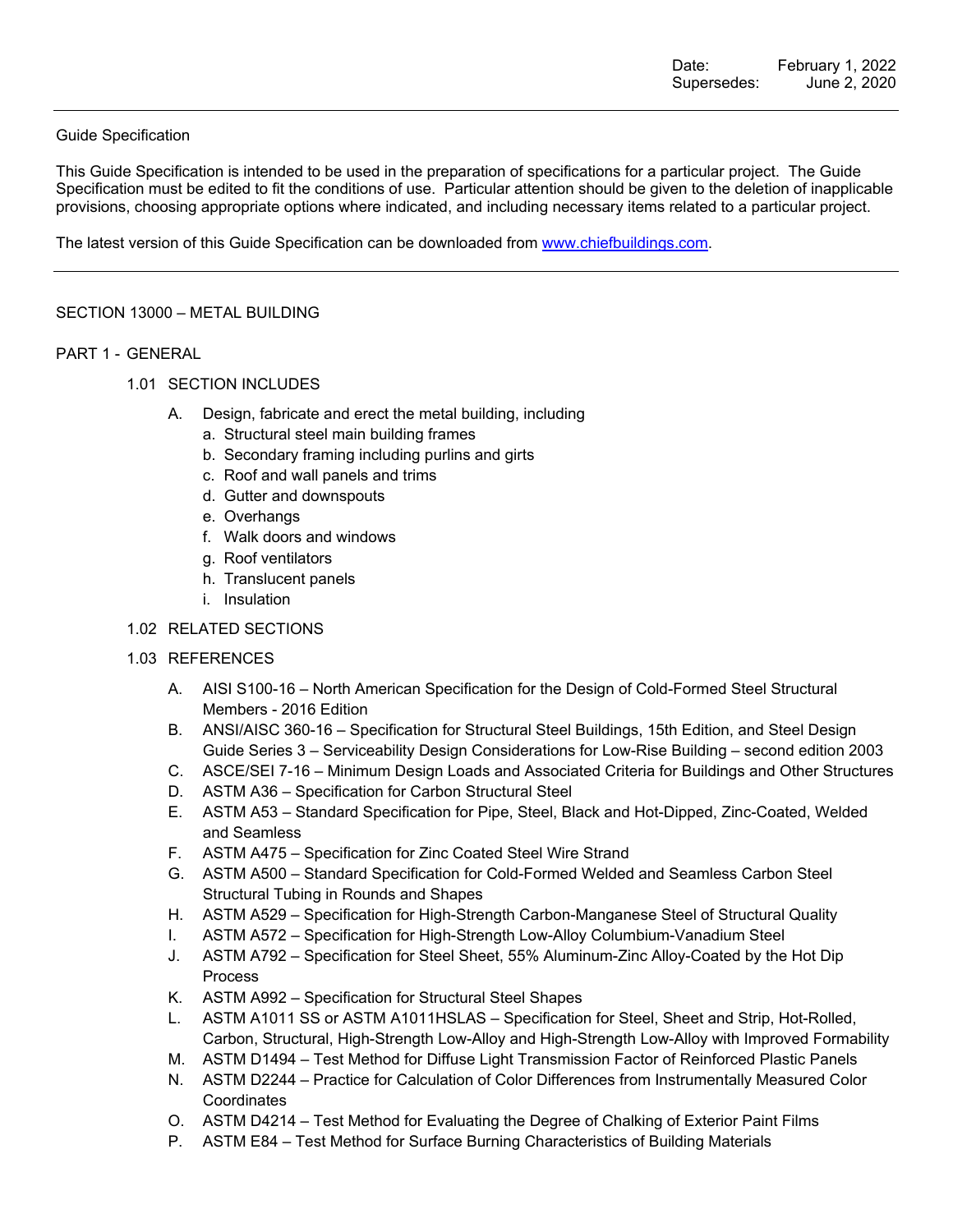- Q. ASTM E283 Test Method for Determining Rate of Air Leakage Through Exterior Windows, Curtain Walls, and Doors Under Specified Pressure Differences Across the Specimen
- R. ASTM E331 Test Method for Water Penetration of Exterior Windows, Skylights, Doors and Curtain Walls by Uniform Static Air Pressure Difference
- S. ASTM E1592 Test Method for Structural Performance of Sheet Metal Roof and Siding Systems by Uniform Static Air Pressure Difference
- T. ASTM E1646 Test Method for Water Penetration of Exterior Metal Roof Panel Systems by Uniform Static Air Pressure Difference
- U. ASTM E1680 Test Method for Rate of Air Leakage through Exterior Metal Roof Panel Systems
- V. ASTM F1554 Standard Specification for Anchor Bolts, Steel, 36, 55, and 105-ksi Yield Strength
- W. ASTM F3125 Standard Specification for High Strength Structural Bolts, Steel and Alloy Steel, Heat Treated, 120 ksi and 150 ksi Minimum Tensile Strength, Inch and Metric Dimensions
- X. AWS A2.4 Standard Welding Symbols
- Y. AWS D1.1 Structural Welding Code Steel
- Z. AWS D1.3 Structural Welding Code Sheet Steel
- AA. FM4471 Factory Mutual Research Corporation Standard 4471 Class 1
- BB. IAS International Accreditation Service, Inc.
- CC. MBMA Metal Building Systems Manual 2018 Edition
- DD. NAIMA 202 Standard for Flexible Fiberglass Insulation Systems in Metal Buildings
- EE. RCSC Research Council on Structural Connections, Specification for Structural Joints Using High-Strength Bolts
- FF. SSPC-SP2 Steel Structures Painting Council, Surface Preparation Specification No. 2, Hand Tool Cleaning
- GG. UL 580 Underwriters Laboratory -Tests for Uplift Resistance of Roof Assemblies
- HH. UL 790 Underwriters Laboratory Test Methods for Fire Tests of Roof Coverings
- II. UL 2218 Underwriters Laboratory Impact Resistance of Prepared Roof Covering Material

# 1.04 SYSTEM DESCRIPTION

The building shall include all primary and secondary structural framing members, connection bolts, roof and wall covering, trim, fasteners, closures, sealer, canopies, roof extensions, windows, doors, skylights, insulation, gutters, downspouts, louvers, ventilators and other miscellaneous items as stated in the specifications and/or shown or called for on the drawings.

- A. Primary framing shall consist of transverse rigid frames of rafters and columns with solid webs. The rigid frame shall be fabricated of shop-welded steel plate and designed for erection by field bolting. Frames shall be:
	- a. clear span or modular with intermediate columns
	- b. gabled or single sloped
	- c. with tapered or uniform depth exterior columns.
- B. Secondary framing shall consist of purlins, girts, eave struts, flange braces and sag angles as required by design.
- C. Horizontal loads not resisted by main frame action shall be resisted by
	- a. standard rod x-bracing in the roof
	- b. standard rod x-bracing, rigid portal frames, or shear wall by others in the sidewalls
	- c. panel diaphragm, standard rod x-bracing, rigid portal frames, or shear wall by others in the endwalls
- D. Roof and Wall System consists of preformed steel panels, trim, and accessories as required for a complete installation.
- E. Building overall dimensions, bay spacing, post spacing, eave height, clear dimensions and roof pitch shall be as indicated on the drawings and as defined here.
	- a. The building "Width" shall be the measurement from outside face to outside face of the sidewall girts.
	- b. The building "Length" shall be the measurement from outside face to outside face of the endwall girts.
	- c. "Eave" to be determined as the line along the sidewall formed by the intersection of the planes of the roof and sidewall.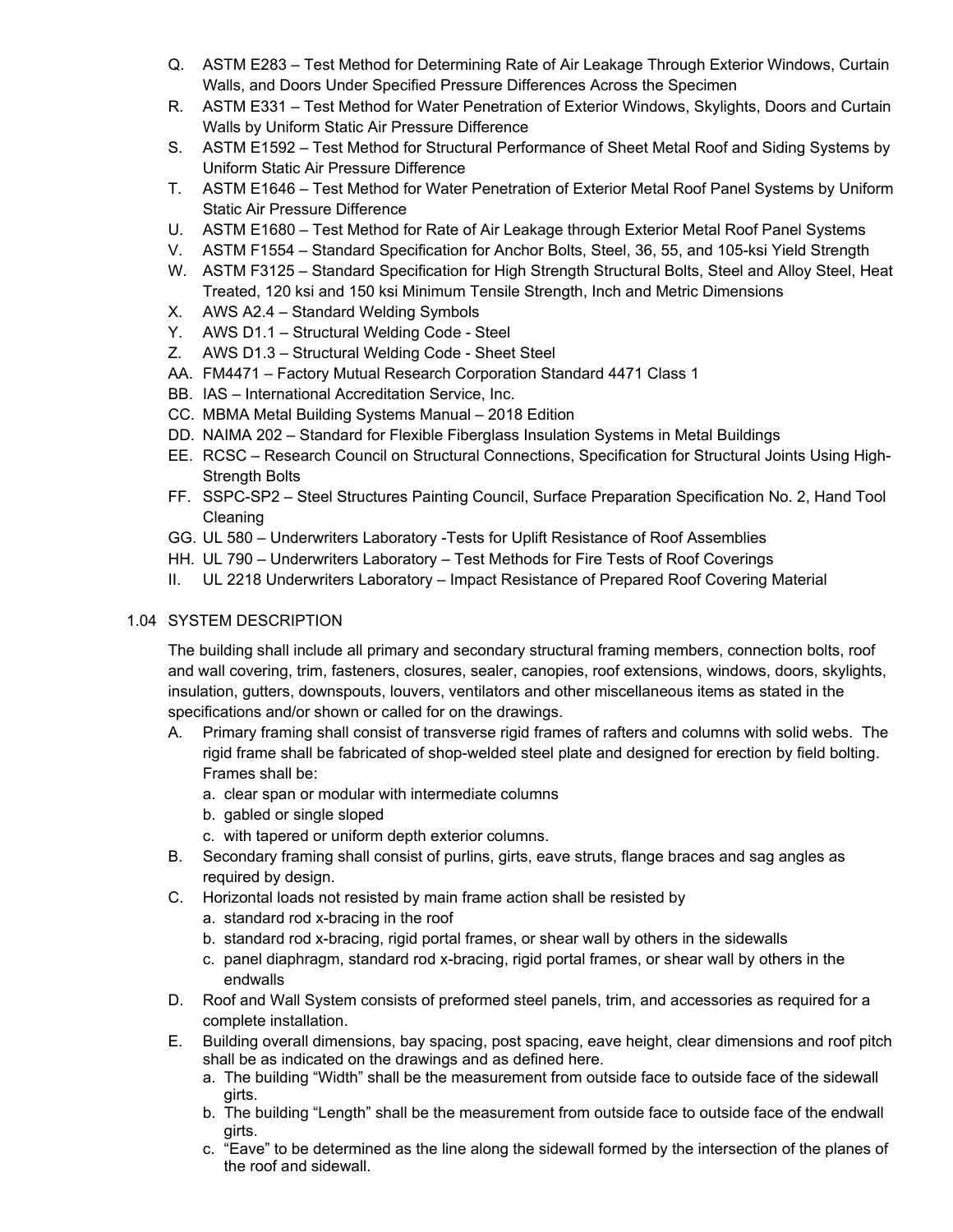- d. "Eave Height" is defined as the vertical dimensions as measured from the finished floor to the intersection of the planes of the roof and sidewall.
- e. The "Bay Spacing" shall be the distance between the centerlines of frames for interior bays and the distance from the outside face of endwall girt to the centerline of the adjacent interior frame for end bays.
- f. The "Module Spacing" shall be measured between the centerlines of interior columns for interior modules and the distance from the outside face of sidewall girts to the centerline of the adjacent interior column
- g. "Roof Pitch" shall be the inches of vertical rise per inches of horizontal run, expressed as inches of rise per 12 inches of run.

#### 1.05 DESIGN REQUIREMENTS

- A. Design primary and secondary structural members and exterior covering materials for applicable load and combinations of loads in accordance with the specified building code. Design loads shall be combined to produce maximum stresses within the structure in accordance with the specified building code.
- B. The design loads plus Dead Load shall be used in the structure design.
	- a. Roof Live Load shall be applied on the horizontal projection of the roof. Live Load reduction shall be applied according to the specified building code.
	- b. Wind Load shall be applied as pressure and suction in accordance with the specified building code.
	- c. The Ground Snow Load shall be used with the exposure factor, thermal factor, slope factor and importance factor to determine the Roof Snow Load.
	- d. The Roof Snow Load shall be applied on the horizontal projection of the roof.
	- e. The metal building system shall be designed for drifting and/or sliding snow conditions if required based on the specified building code and project features.
	- f. Collateral loads shall be those other than the basic design loads for which the building must be adequately designed. Loads of this type include, but shall not be limited to, suspended ceilings, sprinkler, electrical or mechanical systems, or any suspended or roof mounted HVAC units.
- C. The building components shall be designed to the following minimum deflection requirements, unless a specific deflection is required by the building code. Deflection based on wind shall be based on a 10-year map.

| a. Rafter and purlins without ceiling under Snow Load, Wind Load,<br>or Live Load            | *L / 180  |
|----------------------------------------------------------------------------------------------|-----------|
| b. Rafter and purlins with non-plaster ceiling under Snow Load,<br>Wind Load, or Live Load   | L/240     |
| c. Rafter and purlins supporting plaster ceiling under Snow Load,<br>Wind Load, or Live Load | L/360     |
| d. Frame sidesway with metal walls under 10-year wind load                                   | EH / 60   |
| e. Frame sidesway with brittle wall material under 10-year wind load                         | **H / 100 |
| f. Girts with metal wall panel under 10-year wind load                                       | L/90      |
| g. Girts supporting brittle wall material under 10-year wind load                            | L $/240$  |
| h. Roof panel under Dead Load + Live Load                                                    | L/60      |
| i. Wall panel under 10-year wind load                                                        | L/60      |

\* Live Load L / 150 supporting metal roof

\*\* Brittle finish walls must be designed with hinge at the base unless noted otherwise

#### 1.06 SUBMITTALS

- A. Erection Drawings including:
	- a. Anchor rod setting plan, base plate details and column reactions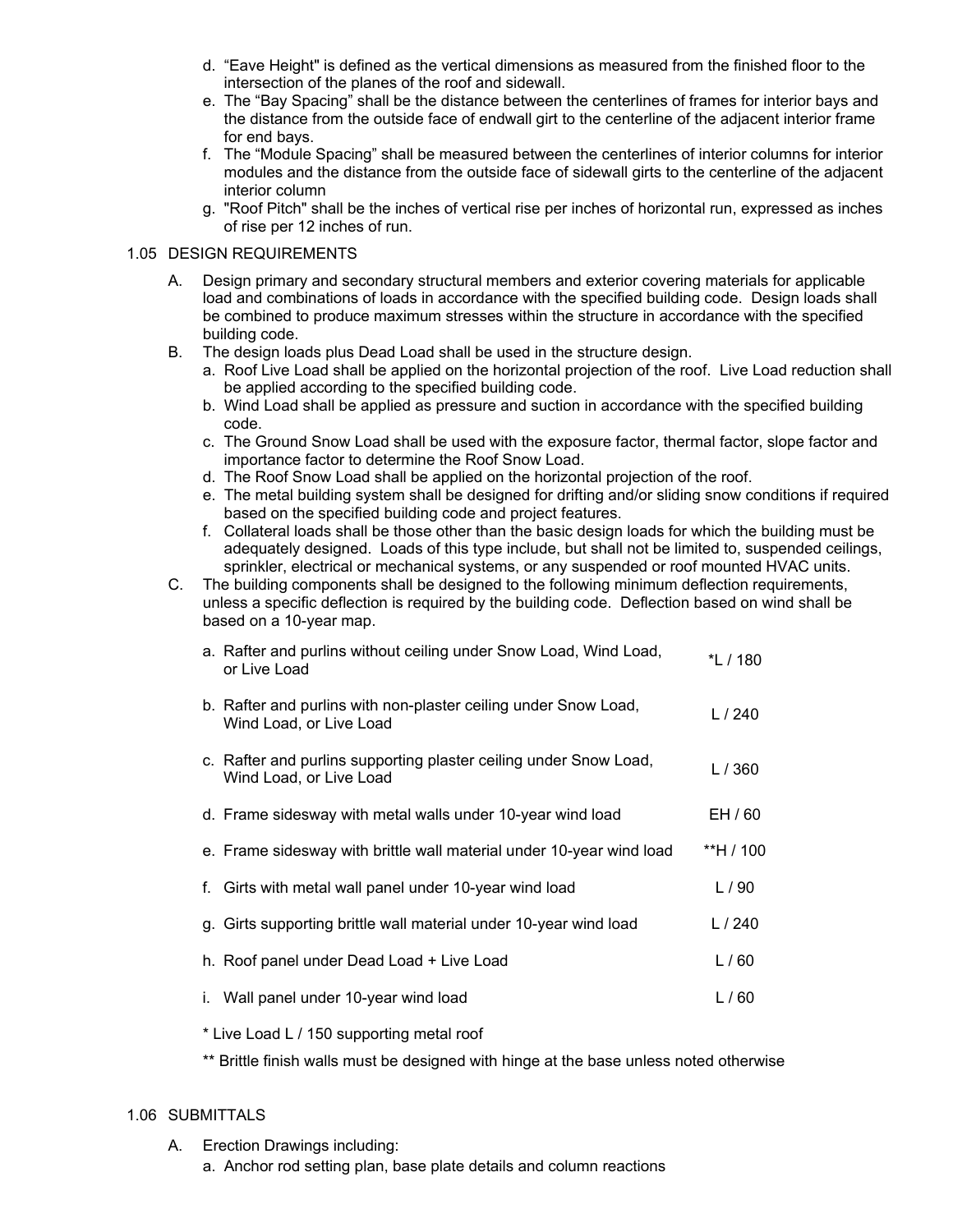- b. Roof framing plan
- c. Wall framing elevations
- d. Transverse cross sections
- e. Panel layout
- f. Exact location of factory located openings
- g. Approximate location of field located openings
- h. Framing details
- i. Flashing details
- j. Accessory details
- B. Design calculations, stamped by a Professional Engineer registered in the state where building will be erected, including:
	- a. Summary of primary and secondary framing member and their connections
	- b. Details and additional calculations as appropriate for special conditions
- C. Letter of Certification, prepared and signed by a Professional Engineer, confirming that building design meets indicated loading requirements and specified building code.

## 1.07 QUALIFICATIONS

- A. The company manufacturing the products specified in this Section shall:
	- a. be a member of MBMA
	- b. be in compliance with the International Accreditation Service, Inc., Accreditation Criteria for Inspection Programs for Manufacturers of Metal Building Systems (IAS AC472)
	- c. have a minimum of 20 years' experience in the manufacturing of steel building systems
	- d. have obtained a Notice of Acceptance (NOA) from the State of Florida
	- e. have obtained a Notice of Acceptance (NOA) from the Miami-Dade County in the State of Florida
- B. Acceptable Manufacturers
	- a. CHIEF Buildings
- C. Erector's Qualifications
	- a. Minimum of 5 years' experience in this or similar trade
	- b. Five similar installation references in the past 3 years

## 1.08 WARRANTY

- A. The metal building manufacturer shall warrant for 5 years that components were free from defects in composition of material and workmanship and in accordance with industry standard for such components.
- B. Unpainted Galvalume® panels shall be warranted by the metal building manufacturer for 25 years against rupture, perforation, or structural failure as a result of corrosion caused by exposure to normal atmospheric conditions.
- C. The exterior polyvinylidene fluoride (PVDF) color finish of factory coated roof panels shall be warranted by the metal building manufacturer for 35 years against cracking, flaking, or peeling. The panel shall not color change more than five (5.0) Hunter delta-E units as per ASTM D2244. Chalking shall not exceed a number 8 rating when measured per ASTM D4214, method A.
- D. The exterior silicone modified polyester (SMP) color finish of factory coated roof panels shall be warranted by the metal building manufacturer for 40 years against cracking, flaking, or peeling. Within 30 years, the panel shall not color change more than seven (7.0) Hunter Delta-E units as per ASTM D2244, and chalking shall not exceed a number 6 rating when measured per ASTM D4214, method A.
- E. The exterior polyvinylidene fluoride (PVDF) color finish of factory coated wall panels shall be warranted by the metal building manufacturer for 35 years against cracking, flaking, or peeling. The panel shall not color change more than five (5.0) Hunter delta-E units as per ASTM D2244. Chalking shall not exceed a number 8 rating when measured per ASTM D4214, method A.
- F. The exterior silicone modified polyester (SMP) color finish of factory coated wall panels shall be warranted by the metal building manufacturer for 40 years against cracking, flaking, or peeling. Within 30 years, the panel shall not color change more than five (5.0) Hunter Delta-E units as per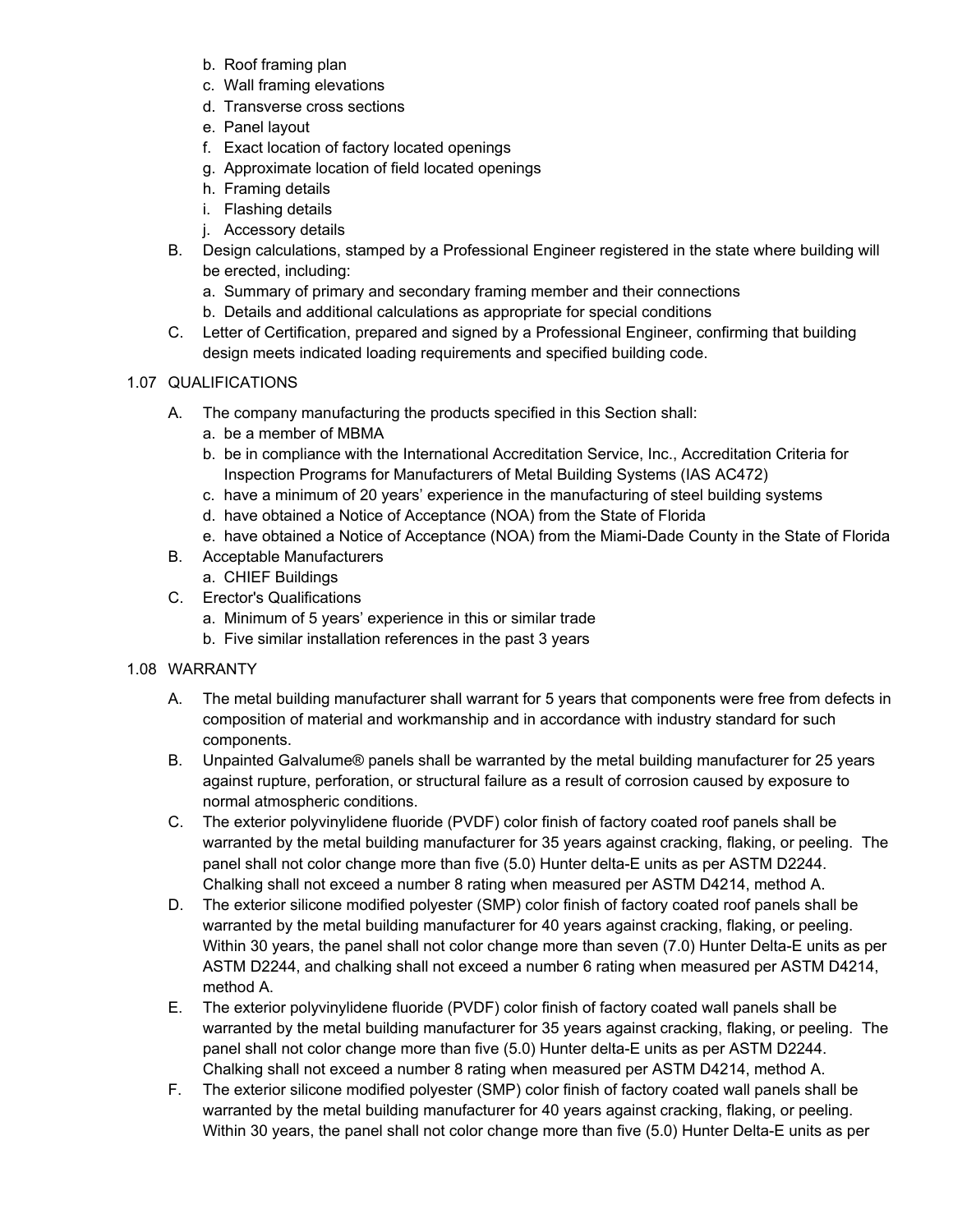ASTM D2244, and chalking shall not exceed a number 8 rating when measured per ASTM D4214, method A.

G. Provide the owner with a copy of all warranties.

# PART 2 - PRODUCTS

- 2.01 MATERIALS STRUCTURAL FRAMING
	- A. General
		- a. Structural steel members shall be sheared, plasma cut, formed, punched, welded and painted in the plant of the manufacturer. All shop connections shall be welded in accordance with AWS D1.1 "Structural Welding Code for Steel".
		- b. All structural framing members shall be prepared according to SSPC-SP2 and given one shop coat of KMAA148: "VectroCoat 300 Gray" modified acrylic paint applied by Anodic Electrocoat process.
		- c. All framing members shall carry an easily visible identifying mark to aid the erector in the erection of the building.
		- d. Field connections shall be bolted with high strength bolts and nuts.
	- B. Primary Structural Members
		- a. The primary structural members shall be rigid framing manufactured of solid web members having tapered or uniform depth rafters rigidly connected to tapered or uniform depth columns.
		- b. Steel used to fabricate built up framing members shall be 50,000 psi minimum yield material and shall conform to the physical characteristics of ASTM A1011, ASTM A572 or ASTM A529.
		- c. Steel used for interior pipe columns, if required, shall be 35,000 psi minimum yield material.
		- d. The building manufacturer shall have on file certified mill test reports that verify that these requirements have been met.
	- C. Secondary Structural Members
		- a. Secondary structural framing shall distribute the loads to the primary structural system and shall include endwall columns and rafters, purlins, girts, eave struts, base support, headers, jambs, flange bracing, clips, and other miscellaneous structural framing.
		- b. Steel used for cold-formed members shall be 55,000 psi minimum yield material and shall conform to the physical characteristics of ASTM A1011 Grade 55.
		- c. Light gauge cold-formed sections shall be manufactured by precision roll or brake forming. All dimensions shall be true, and the formed member shall be free of fluting, buckling or waviness.
		- d. Endwall rafters shall be manufactured from built-up sections of adequate size and thickness as determined by the design criteria.
		- e. Endwall columns shall consist of built-up sections or cold formed "C" sections of adequate size and thickness as determined by the design criteria.
		- f. Purlins and girts shall be precision roll-formed 8" or 10" deep "C" sections or "Z" sections of adequate size and thickness as determined by the design criteria, minimum 16 gauge. Purlins and girts shall be either simple span or continuous span members.
		- g. Eave struts shall be precision roll-formed and/or press brake formed "C" sections, minimum 14 gauge. The upper flange shall slope with the normal roof slope, and the web shall be vertical and free to receive the sidewall covering.
		- h. Base support shall consist of a continuous base angle, base "C", or an 18 gauge one-piece base member to which the base of the wall covering shall be attached. The base support shall be securely fastened into the concrete by the erector.
		- i. Headers and jambs shall be precision roll-formed "C" sections of the same depth as the girts.
		- j. Flange bracing shall consist of angle members connected to the web of the purlin or girt and to the inside/bottom flange of the primary structural member.
		- k. Clips shall be fabricated from 55,000 psi minimum yield material and be factory punched for field bolted connections.
	- D. Bracing
		- a. Horizontal load resisting bracing shall be accomplished by diagonal rod bracing, portal frames, and/or diaphragm action of the roof and wall covering.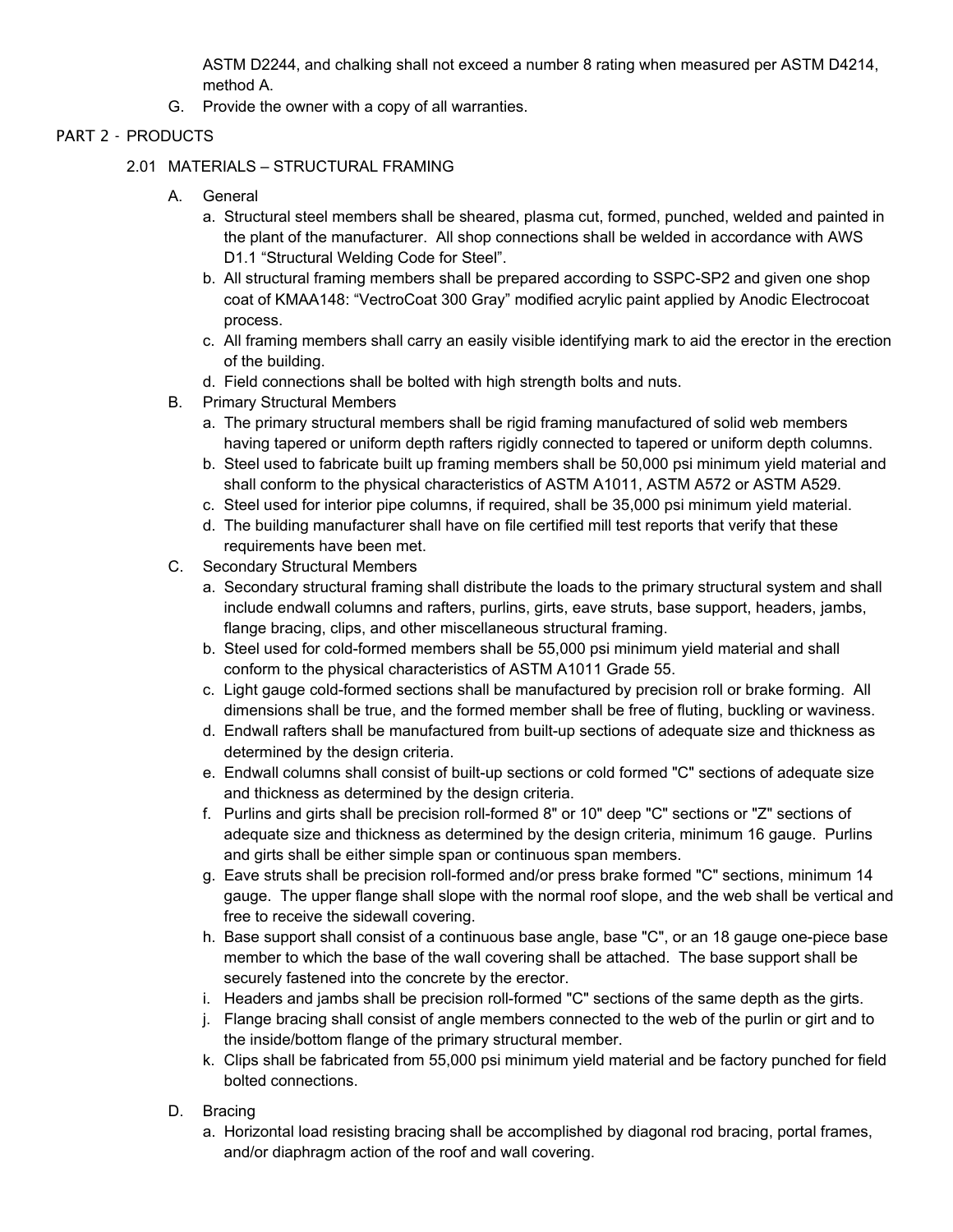- b. Rod bracing shall be fabricated from minimum 5/8" diameter steel rod conforming to the provisions of ASTM A36.
- c. Portal frames shall be fabricated of built-up sections and conform to the same specifications as primary framing.

#### 2.02 MATERIALS – ROOF SYSTEM

Roof panel shall be one of the following types.

- A. Ribbed roof panel
	- a. Roll formed profile shall be CS (Chief Standard) configuration as manufactured by CHIEF Buildings. Panels shall have 1 1/8" deep major ribs spaced at 12" on center, with minor ribs between major ribs. Each panel shall provide a net coverage width of 36".
	- b. Panels shall be manufactured from 26 gauge, 80,000 psi or 24 gauge, 50,000 psi minimum yield material.
	- c. Roof panel assemblies shall have permanent resistance to air leakage through assembly of not more than 0.005 cfm/sf of fixed roof area when tested according to ASTM E1680 at a static pressure differential of 6.24 psf.
	- d. Roof panel assemblies shall have no water penetration as defined in the test method when tested according to ASTM E1646 at a static pressure differential of 12.0 psf.
	- e. Roof panel assemblies shall have a UL Class 30, 60, or 90 uplift rating in accordance with UL 580 "Tests for Uplift Resistance of Roof Assemblies".
	- f. Roof panel assemblies shall have a UL Class A Fire Rating in accordance with UL 790 "Test Methods for Fire Tests of Roof Coverings".
	- g. Roof panel assemblies shall have a UL Class 4 Impact Rating in accordance with UL 2218 "Impact Resistance of Prepared Roof Covering Material".
	- h. Panels shall be one piece without splices for lengths less than 40'-0". Roof panel splices, if required, shall have tape mastic sandwiched between the top and bottom panel with an 8" endlap and occur at a purlin.
	- i. Panel finish shall be acrylic coated Galvalume® AZ55 coating in accordance with ASTM A792. OR
	- i. Substrate shall be Galvalume® AZ50 coating in accordance with ASTM A792. Panels shall be coated with a fluoropolymer topcoat containing not less than 70% polyvinylidene fluoride (PVDF) over primer with total DFT of  $0.8 - 1.0$ . The reverse side shall be coated with pigmented polyester. Exterior color to be selected from Chief standard color choices.

#### OR

i. Substrate shall be Galvalume® AZ50 coating in accordance with ASTM A792. Panels shall be coated with a silicone modified polyester (SMP) using ceramic and inorganic pigments over high performance primer with total DFT of 0.9 – 1.1. The reverse side shall be coated with pigmented polyester. Exterior color to be selected from Chief standard color choices.

- A. Standing seam roof system
	- a. Roll formed profile shall be STC (Snap Tight Construction) as manufactured by CHIEF Buildings. Panels shall have an interlocking seam 3" deep spaced at 24" or 18" on center, with minor ribs between major ribs. Each panel shall provide a net coverage width of 24" or 18".
	- b. High ribs shall be sealed with factory-applied hot melt mastic and shall not require field seaming.
	- c. Panels shall be manufactured from 24 gauge or 22 gauge, 50,000 psi minimum yield material.
	- d. The STC roof system shall have concealed clips. Clips shall be floating (sliding) to allow for thermal movement.
	- e. Panels shall be one piece without splices for lengths less than 52'-0". Roof panel splices, if required, shall have tape mastic sandwiched between the top and bottom panel at the endlap with a rigid metal backer plate.
	- f. Roof panel assemblies shall have a UL Class 90 uplift rating in accordance with UL 580 "Tests for Uplift Resistance of Roof Assemblies".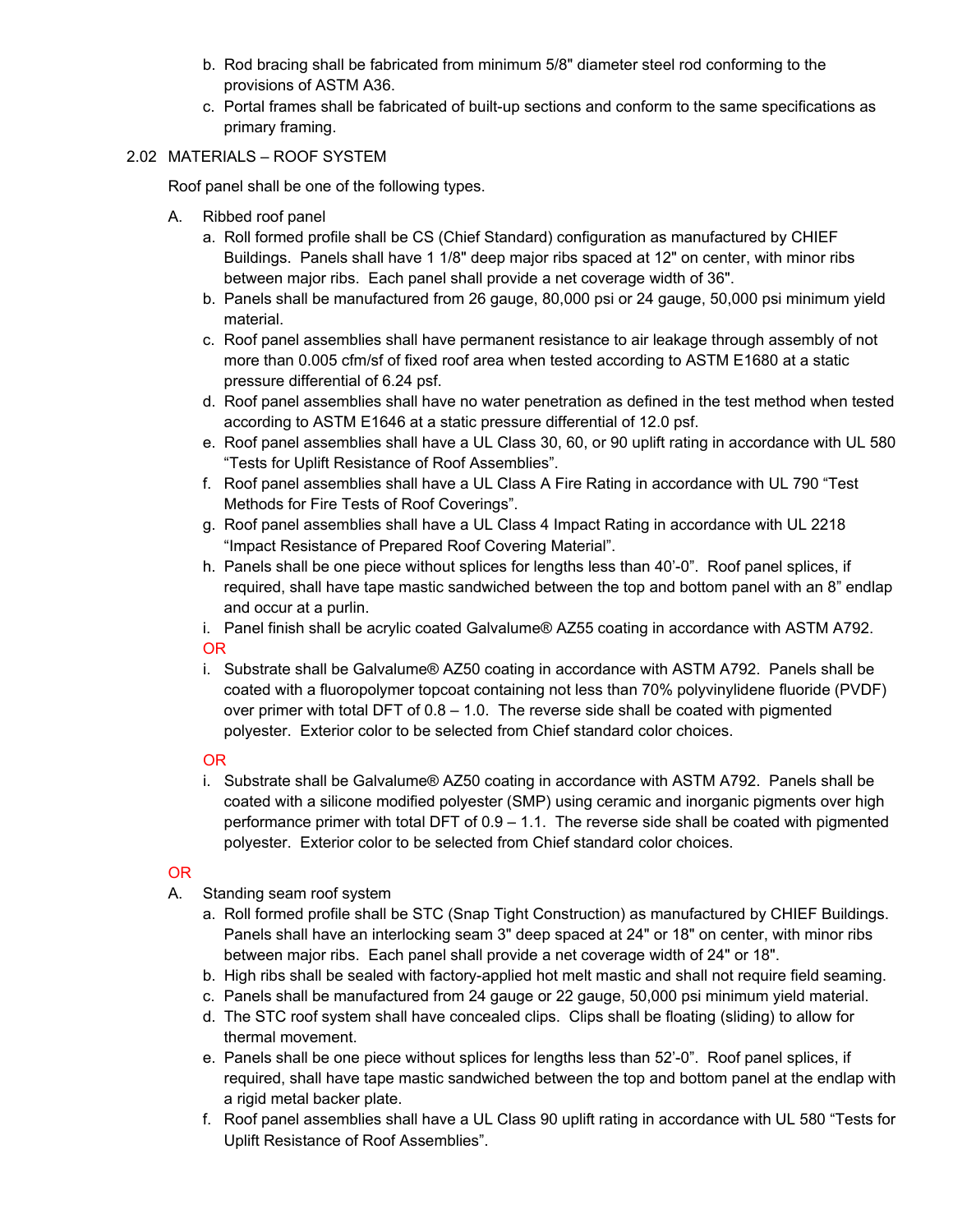- g. Roof panel assemblies shall have a UL Class A Fire Rating in accordance with UL 790 "Test Methods for Fire Tests of Roof Coverings".
- h. Roof panel assemblies shall have a UL Class 4 Impact Rating in accordance with UL 2218 "Impact Resistance of Prepared Roof Covering Material".
- i. Roof system must have been tested according to the procedures in ASTM E 1592 (structural performance by uniform static air pressure differential).
- j. Panels shall be reversible end for end and no field notching shall be required.
- k. Panel finish shall be acrylic coated Galvalume® AZ55 coating in accordance with ASTM A792. OR
- k. Substrate shall be Galvalume® AZ50 coating in accordance with ASTM A792. Panels shall be coated with a fluoropolymer topcoat containing not less than 70% polyvinylidene fluoride (PVDF) over primer with total DFT of  $0.8 - 1.0$ . The reverse side shall be coated with pigmented polyester. Exterior color to be selected from Chief standard color choices.

### OR

- A. Standing seam roof system
	- a. Roll formed profile shall be MSC (Mechanically Seamed Construction) as manufactured by CHIEF Buildings. Panels shall have an interlocking seam 3" deep spaced at 24" or 18" on center, with minor ribs between major ribs. Each panel shall provide a net coverage width of 24" or 18".
	- b. High ribs shall be sealed with factory-applied hot melt mastic. The side laps shall be field seamed using a mechanical seaming device provided by the manufacturer.
	- c. Panels shall be manufactured from 24 gauge or 22 gauge, 50,000 psi minimum yield material.
	- d. The MSC roof system shall have concealed clips. Clips shall be floating (sliding) to allow for thermal movement.
	- e. Panels shall be one piece without splices for lengths less than 52'-0". Roof panel splices, if required, shall have tape mastic sandwiched between the top and bottom panel at the endlap with a rigid metal backer plate.
	- f. Roof panel assemblies shall have a UL Class 90 uplift rating in accordance with UL 580 "Tests for Uplift Resistance of Roof Assemblies".
	- g. Roof panel assemblies shall have a UL Class A Fire Rating in accordance with UL 790 "Test Methods for Fire Tests of Roof Coverings".
	- h. Roof panel assemblies shall have a UL Class 4 Impact Rating in accordance with UL 2218 "Impact Resistance of Prepared Roof Covering Material".
	- i. Roof system must have been tested according to the procedures in ASTM E 1592 (structural performance by uniform static air pressure differential).
	- j. Roof panel assemblies shall have permanent resistance to air leakage through assembly of not more than 0.008 cfm/sf of fixed roof area when tested according to ASTM E1680 at a static pressure differential of 6.25 psf.
	- k. Roof panel assemblies shall have no water penetration as defined in the test method when tested according to ASTM E1646 at a static pressure differential of 12.0 psf.
	- l. Panels shall be reversible end for end and no field notching shall be required.
	- m. The roof system shall carry a Factory Mutual Class 1 rating (Optional. Only for projects required to meet Factory Mutual wind uplift design requirements).
	- n. Panel finish shall be acrylic coated Galvalume® AZ55 coating in accordance with ASTM A792. OR
	- n. Substrate shall be Galvalume® AZ50 coating in accordance with ASTM A792. Panels shall be coated with a fluoropolymer topcoat containing not less than 70% polyvinylidene fluoride (PVDF) over primer with total DFT of  $0.8 - 1.0$ . The reverse side shall be coated with pigmented polyester. Exterior color to be selected from Chief standard color choices.

- A. Standing seam roof system
	- a. Roll formed profile shall be MVF (Mechanically seamed Vertical leg Flat panel) as manufactured by CHIEF Buildings. Panels shall have an interlocking 2" deep vertical leg spaced at 16" center. Each panel shall provide a net coverage width of 16".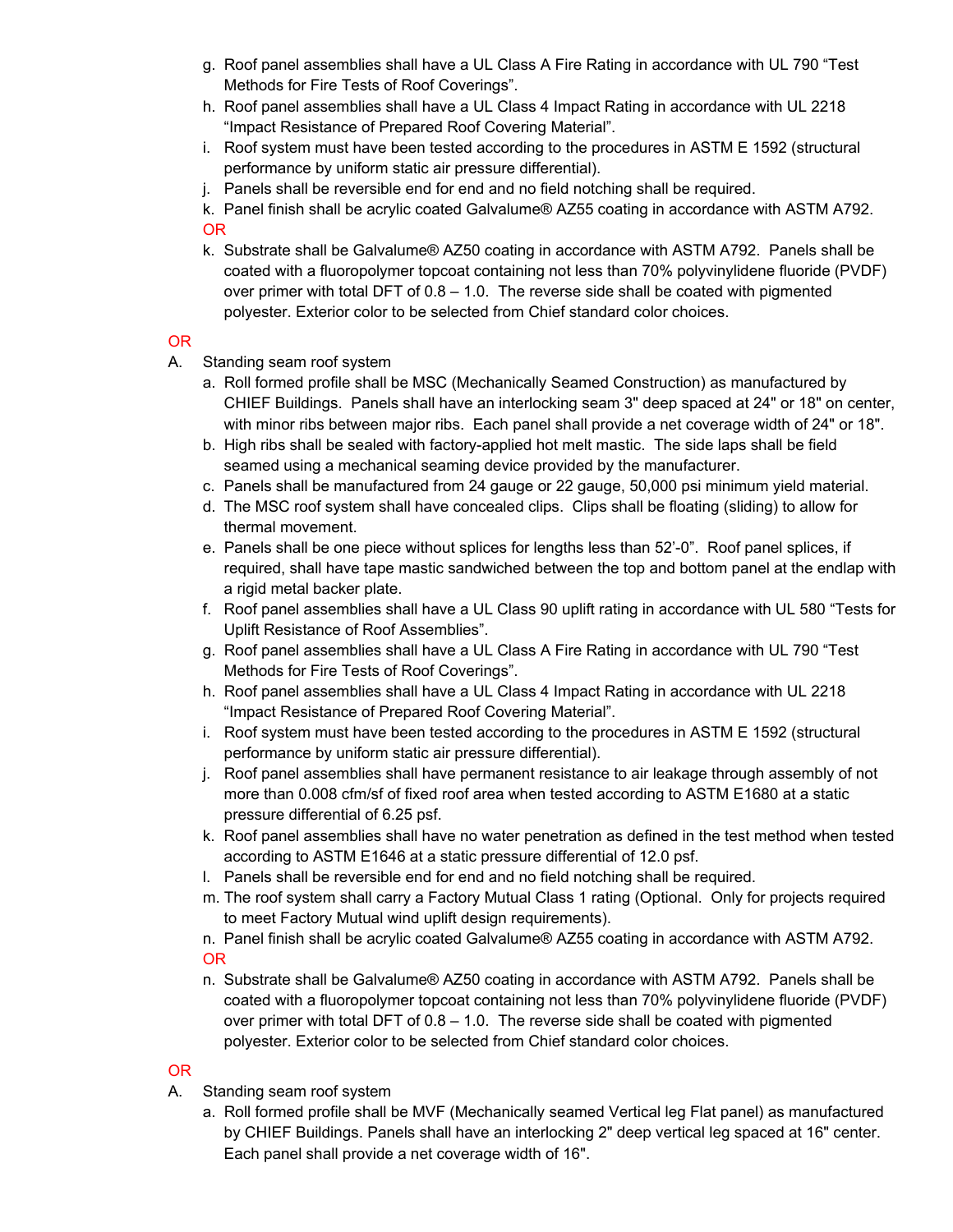- b. Side laps shall be sealed with factory-applied non-skinning, non-hardening mastic. The side laps shall be field seamed using a mechanical seaming device provided by the manufacturer.
- c. Panels shall be manufactured from 24 gauge, 50,000 psi minimum yield material.
- d. The MVF roof system shall have concealed clips. Clips shall be floating (sliding) to allow for thermal movement.
- e. Panels shall be one piece without splices for lengths less than 52'-0". Roof panel splices, if required, shall have butyl sealant sandwiched between the top and bottom panel at the endlap with a factory applied heavy gauge metal backer plate.
- f. Roof panel assemblies shall have a UL Class 90 uplift rating in accordance with UL 580 "Tests for Uplift Resistance of Roof Assemblies".
- g. Roof system shall have been tested in accordance with the procedures in ASTM E1592 (Structural Performance by Uniform Static Air Pressure Differential).
- h. Roof panel assemblies shall have permanent resistance to air leakage through assembly of not more than 0.0026 cfm/sf of fixed roof area when tested according to ASTM E1680 at a static pressure differential of 6.25 psf.
- i. Roof panel assemblies shall have no water penetration as defined in the test method when tested according to ASTM E1646 at a static pressure differential of 12.0 psf.
- j. No field notching of panels shall be required.

k. Panel finish shall be acrylic coated Galvalume® AZ55 coating in accordance with ASTM A792. OR

k. Substrate shall be Galvalume® AZ50 coating in accordance with ASTM A792. Panels shall be coated with a fluoropolymer topcoat containing not less than 70% polyvinylidene fluoride (PVDF) over primer with total DFT of  $0.8 - 1.0$ . The reverse side shall be coated with pigmented polyester. Exterior color to be selected from Chief standard color choices.

- A. Standing seam roof system
	- a. Roll formed profile shall be MVP (Mechanically seamed Vertical leg Pencil-rib panel) as manufactured by CHIEF Buildings. Panels shall have an interlocking 2" deep vertical leg spaced at 16" center, with 3 minor pencil ribs evenly spaced between the vertical legs. Each panel shall provide a net coverage width of 16".
	- b. Side laps shall be sealed with factory-applied non-skinning, non-hardening mastic. The side laps shall be field seamed using a mechanical seaming device provided by the manufacturer.
	- c. Panels shall be manufactured from 24 gauge, 50,000 psi minimum yield material.
	- d. The MVP roof system shall have concealed clips. Clips shall be floating (sliding) to allow for thermal movement.
	- e. Panels shall be one piece without splices for lengths less than 52'-0". Roof panel splices, if required, shall have butyl sealant sandwiched between the top and bottom panel at the endlap with a factory applied heavy gauge metal backer plate.
	- f. Roof panel assemblies shall have a UL Class 90 uplift rating in accordance with UL 580 "Tests for Uplift Resistance of Roof Assemblies".
	- g. Roof system shall have been tested in accordance with the procedures in ASTM E1592 (Structural Performance by Uniform Static Air Pressure Differential).
	- h. Roof panel assemblies shall have permanent resistance to air leakage through assembly of not more than 0.0026 cfm/sf of fixed roof area when tested according to ASTM E1680 at a static pressure differential of 6.25 psf.
	- i. Roof panel assemblies shall have no water penetration as defined in the test method when tested according to ASTM E1646 at a static pressure differential of 12.0 psf.
	- j. No field notching of panels shall be required.
	- k. Panel finish shall be acrylic coated Galvalume® AZ55 coating in accordance with ASTM A792. OR
	- k. Substrate shall be Galvalume® AZ50 coating in accordance with ASTM A792. Panels shall be coated with a fluoropolymer topcoat containing not less than 70% polyvinylidene fluoride (PVDF) over primer with total DFT of 0.8 – 1.0. The reverse side shall be coated with pigmented polyester. Exterior color to be selected from Chief standard color choices.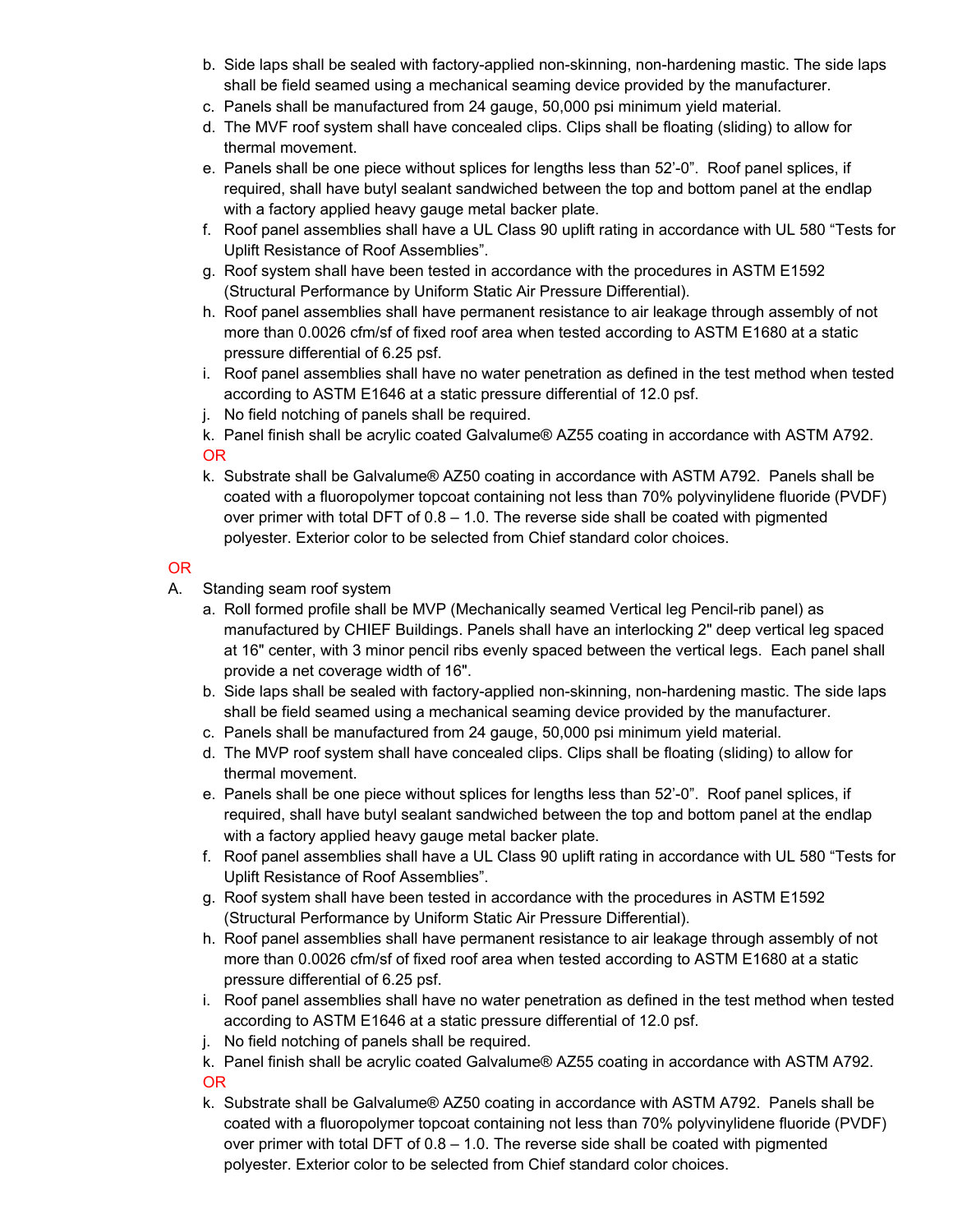- OR
- A. Composite roof system, consisting of standing seam panel, bearing plates, rigid board insulation, and optional liner installed over roof purlins, as follows:
	- a. Roof panel
		- 1. Roll formed profile shall be STC (Snap Tight Construction) as manufactured by CHIEF Buildings. Panels shall have an interlocking seam 3" deep spaced at 24" or 18" on center, with minor ribs between major ribs. Each panel shall provide a net coverage width of 24" or 18".
		- 2. High ribs shall be sealed with factory-applied hot melt mastic and shall not require field seaming.
		- 3. Panels shall be manufactured from 24 gauge or 22 gauge, 50,000 psi minimum yield material.
		- 4. The STC roof system shall have concealed clips. Clips shall be floating (sliding) to allow for thermal movement.
		- 5. Panels shall be one piece without splices for lengths less than 52'-0". Roof panel splices, if required, shall have tape mastic sandwiched between the top and bottom panel at the endlap with a rigid metal backer plate.
		- 6. Roof panel assemblies shall have a UL Class 90 uplift rating in accordance with UL 580 "Tests for Uplift Resistance of Roof Assemblies".
		- 7. Roof panel assemblies shall have a UL Class A Fire Rating in accordance with UL 790 "Test Methods for Fire Tests of Roof Coverings".
		- 8. Roof panel assemblies shall have a UL Class 4 Impact Rating in accordance with UL 2218 "Impact Resistance of Prepared Roof Covering Material".
		- 9. Panels shall be reversible end for end and no field notching shall be required.
		- 10. Panel finish shall be acrylic coated Galvalume® AZ55 coating in accordance with ASTM A792.

## OR

- 10. Substrate shall be Galvalume® AZ50 coating in accordance with ASTM A792. Panels shall be coated with a fluoropolymer topcoat containing not less than 70% polyvinylidene fluoride (PVDF) over primer with total DFT of  $0.8 - 1.0$ . The reverse side shall be coated with pigmented polyester. Exterior color to be selected from Chief standard color choices.
- b. Bearing plates of minimum 16-gauge steel shall be installed over rigid insulation.
- c. Rigid insulation shall be minimum 1" and maximum 4.4" thickness.
- d. Liner panel, if used, shall be 22 gauge steel, 1 1/2" panel depth, with corrugations 6" c.c., galvanized or primed gray.

## OR

d. Liner panel, if used, shall be 29 gauge steel, galvanized or painted. Ribs to be 9/16" deep with a 3/4" wide crest and spaced 2.67" c.c.

- A. Composite roof system, consisting of standing seam panel, bearing plates, rigid board insulation, and optional liner installed over roof purlins, as follows:
	- a. Roof panel
		- 1. Roll formed profile shall be MSC (Mechanically Seamed Construction) as manufactured by CHIEF Buildings. Panels shall have an interlocking seam 3" deep spaced at 24" or 18" on center, with minor ribs between major ribs. Each panel shall provide a net coverage width of 24" or 18".
		- 2. High ribs shall be sealed with factory-applied hot melt mastic. The side laps shall be field seamed using a mechanical seaming device provided by the manufacturer.
		- 3. Panels shall be manufactured from 24 gauge or 22 gauge, 50,000 psi minimum yield material.
		- 4. The MSC roof system shall have concealed clips. Clips shall be floating (sliding) to allow for thermal movement.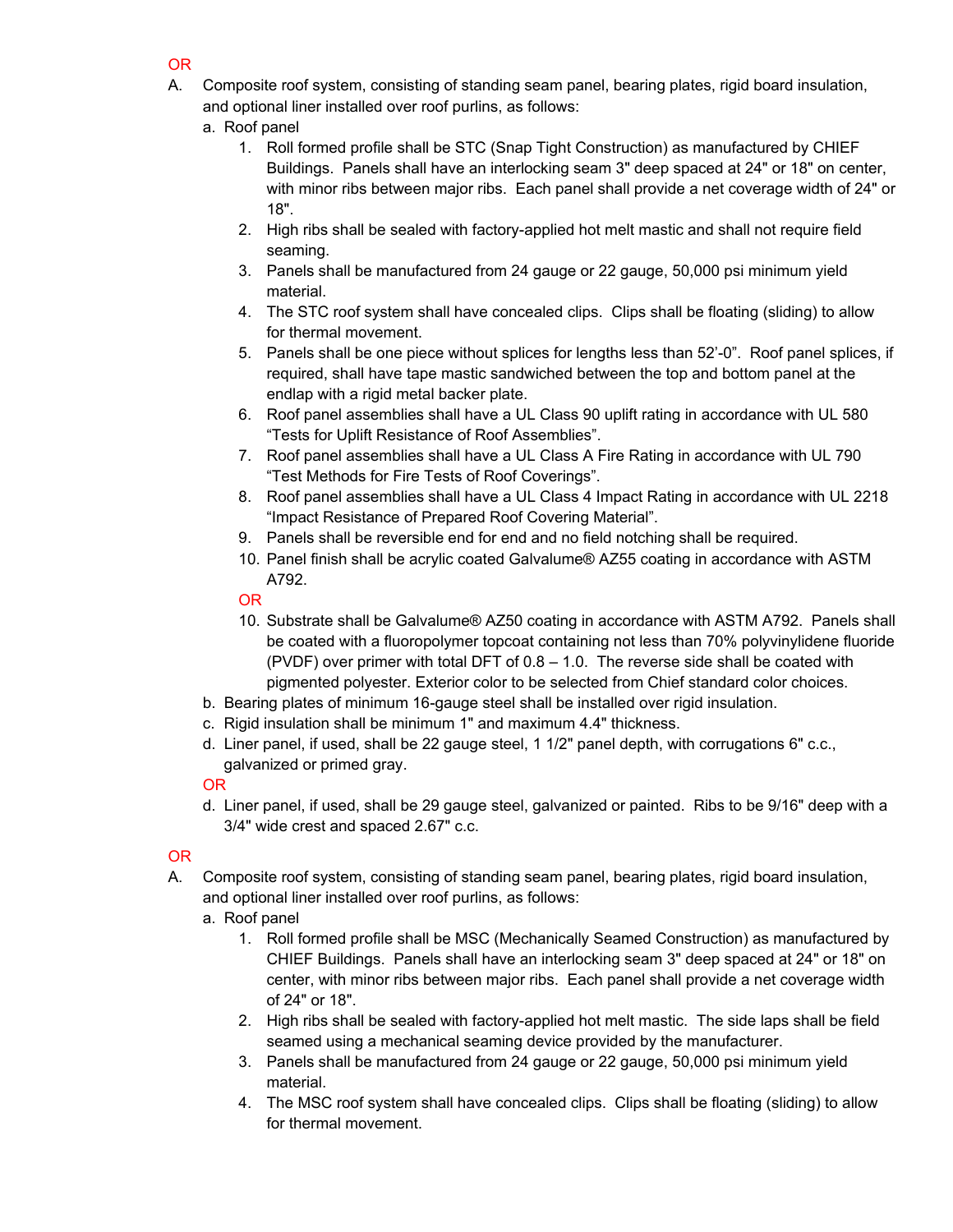- 5. Panels shall be one piece without splices for lengths less than 52'-0". Roof panel splices, if required, shall have tape mastic sandwiched between the top and bottom panel at the endlap with a rigid metal backer plate.
- 6. Roof panel assemblies shall have a UL Class 90 uplift rating in accordance with UL 580 "Tests for Uplift Resistance of Roof Assemblies".
- 7. Roof panel assemblies shall have a UL Class A Fire Rating in accordance with UL 790 "Test Methods for Fire Tests of Roof Coverings".
- 8. Roof panel assemblies shall have a UL Class 4 Impact Rating in accordance with UL 2218 "Impact Resistance of Prepared Roof Covering Material".
- 9. Roof panel assemblies shall have permanent resistance to air leakage through assembly of not more than 0.008 cfm/sf of fixed roof area when tested according to ASTM E1680 at a static pressure differential of 6.25 psf.
- 10. Roof panel assemblies shall have no water penetration as defined in the test method when tested according to ASTM E1646 at a static pressure differential of 12.0 psf.
- 11. Panels shall be reversible end for end and no field notching shall be required.
- 12. Panel finish shall be acrylic coated Galvalume® AZ55 coating in accordance with ASTM A792.

### OR

- 12. Substrate shall be Galvalume® AZ50 coating in accordance with ASTM A792. Panels shall be coated with a fluoropolymer topcoat containing not less than 70% polyvinylidene fluoride (PVDF) over primer with total DFT of 0.8 – 1.0. The reverse side shall be coated with pigmented polyester. Exterior color to be selected from Chief standard color choices.
- b. Bearing plates of minimum 16-gauge steel shall be installed over rigid insulation.
- c. Rigid insulation shall be minimum 1" and maximum 4.4" thickness.
- d. Liner panel, if used, shall be 22 gauge steel, 1 1/2" panel depth, with corrugations 6" c.c., galvanized or primed gray.

#### OR

d. Liner panel, if used, shall be 29 gauge steel, galvanized or painted. Ribs to be 9/16" deep with a 3/4" wide crest and spaced 2.67" c.c.

#### 2.03 MATERIALS – WALL SYSTEMS

- A. Exterior wall panel
	- a. Roll formed profile shall be CS (Chief Standard) or AP (Architectural Panel) configuration as manufactured by CHIEF Buildings. Panels shall have 1 1/8" deep major ribs spaced at 12" on center, with minor ribs between major ribs. Each panel shall provide a net coverage width of 36".
	- b. Manufactured from 26 gauge or 24 gauge, 50,000 psi minimum yield material.
	- c. Wall panel assemblies (when installed with mastic in the walls) shall have permanent resistance to air leakage through assembly of not more than 0.006 cfm/sf of fixed wall area when tested according to ASTM E283 at a static pressure differential of 6.24 psf.
	- d. Wall panel assemblies (when installed with mastic in the walls) shall have no water penetration as defined in the test method when tested according to ASTM E331 at a static pressure differential of 12.0 psf
	- e. Substrate shall be Galvalume® AZ50 coating in accordance with ASTM A792.
	- f. Panels shall be coated with a fluoropolymer topcoat containing not less than 70% polyvinylidene fluoride (PVDF) over primer with total DFT of  $0.8 - 1.0$ . The reverse side shall be coated with pigmented polyester. Exterior color to be selected from Chief standard color choices.

- f. Panels shall be coated with a silicone modified polyester (SMP) topcoat using ceramic and inorganic pigments over high performance primer with total DFT of 0.9 – 1.1. The reverse side shall be coated with pigmented backing. Exterior color to be selected from Chief standard color choices.
- g. Panels shall be one piece from base to eave for lengths less than 40'-0". Endlaps, if required, shall be 6" and occur at a girt.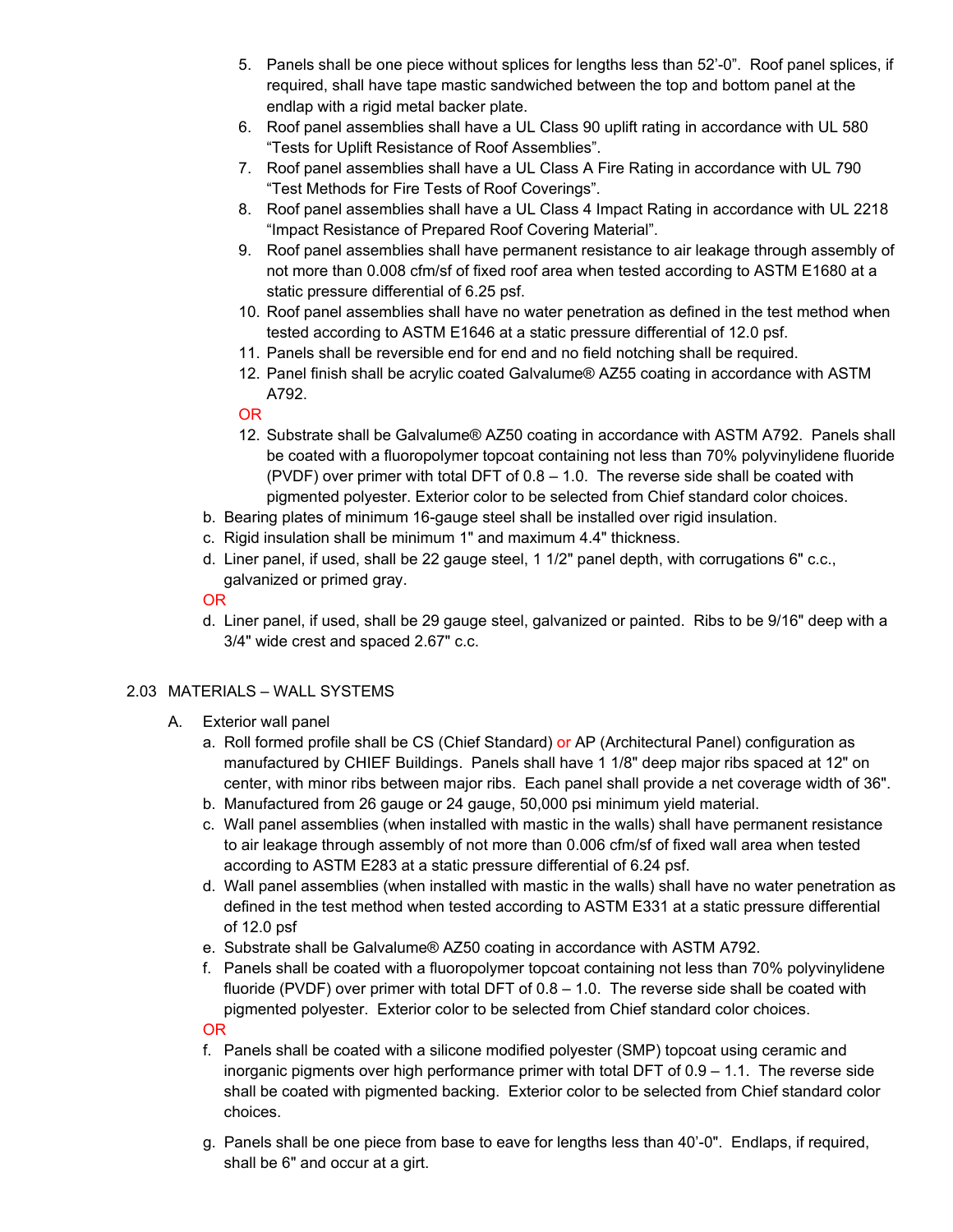B. Liner panel, if required, shall be of same material, configuration and finish as exterior wall panel.

OR

B. Liner panel, if required, shall be 29 gauge with a white polyester finish, rollformed to Chief's standard CS or AP profile.

# 2.04 MATERIALS – SOFFIT

- A. Soffit Panel
	- a. Roll formed profile shall be CS (Chief Standard) or AP (Architectural Panel) configuration as manufactured by CHIEF Buildings. Panels shall have 1 1/8" deep major ribs spaced at 12" on center, with minor ribs between major ribs. Each panel shall provide a net coverage width of 36".
	- b. Panels shall be manufactured from 26 gauge or 24 gauge, 50,000 psi minimum yield material.
	- c. Substrate shall be Galvalume® AZ50 coating in accordance with ASTM A792.
	- d. Panels shall be coated with a fluoropolymer topcoat containing not less than 70% polyvinylidene fluoride (PVDF) over primer with total DFT of 0.8 – 1.0. The reverse side shall be coated with pigmented polyester. Exterior color to be selected from Chief standard color choices.

OR

d. Panels shall be coated with a silicone modified polyester (SMP) topcoat using ceramic and inorganic pigments over high performance primer with total DFT of 0.9 – 1.1. The reverse side shall be coated with pigmented backing. Exterior color to be selected from Chief standard color choices.

# OR

- A. Soffit Panel
	- a. Roll formed profile shall be FSP-12 (Flat Soffit Panel) configuration as manufactured by CHIEF Buildings. Panels shall attach to framing members using concealed fasteners. Each panel shall provide a net coverage width of 12" and have one stiffening rib.
	- b. Panels shall be manufactured from 24 gauge, 50,000 psi minimum yield material.
	- c. Substrate shall be Galvalume® AZ50 coating in accordance with ASTM A792.
	- d. Panels shall be coated with a fluoropolymer topcoat containing not less than 70% polyvinylidene fluoride (PVDF) over primer with total DFT of 0.8 – 1.0. The reverse side shall be coated with pigmented polyester. Exterior color shall be Polar White.

## OR

- A. Soffit Panel
	- a. Roll formed profile shall be FSP-12 (Flat Soffit Panel) configuration as manufactured by CHIEF Buildings. Panels shall attach to framing members using concealed fasteners. Each panel shall provide a net coverage width of 12" and have one stiffening rib.
	- b. Panels shall be manufactured from 26 gauge, 50,000 psi minimum yield material having a maximum length of 6'-0".
	- c. Substrate shall be Galvalume® AZ50 coating in accordance with ASTM A792.
	- d. Panels shall be coated with a fluoropolymer topcoat containing not less than 70% polyvinylidene fluoride (PVDF) over primer with total DFT of 0.8 – 1.0. The reverse side shall be coated with pigmented polyester. Exterior color to be selected from Chief standard color choices.

## OR

d. Panels shall be coated with a silicone modified polyester (SMP) topcoat using ceramic and inorganic pigments over high performance primer with total DFT of 0.9 – 1.1. The reverse side shall be coated with pigmented backing. Exterior color to be selected from Chief standard color choices.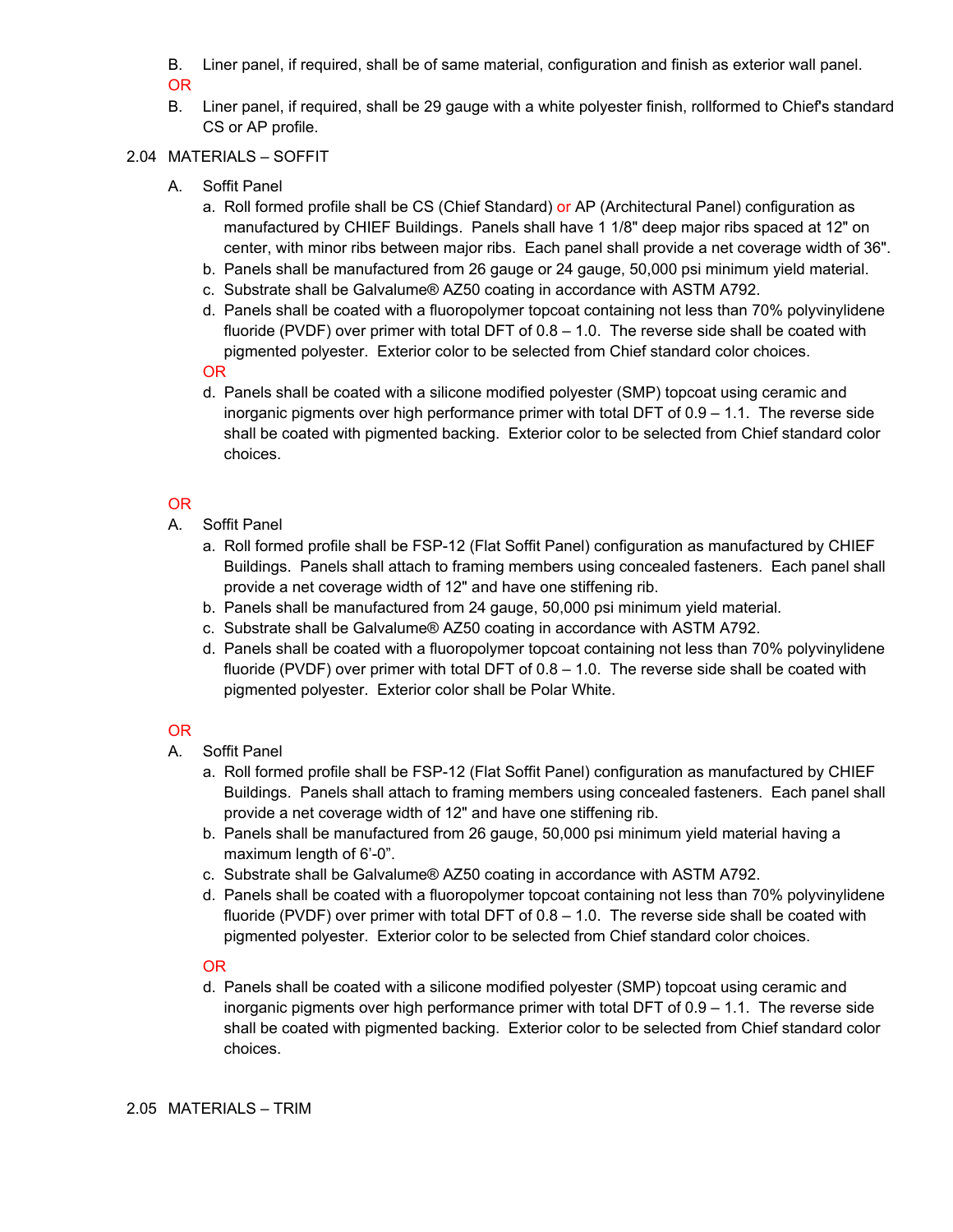- A. Trim shall be 26 gauge with a fluoropolymer topcoat containing not less than 70% polyvinylidene fluoride (PVDF) typical to wall panels. The reverse side shall be coated with pigmented polyester. Exterior color to be selected from Chief standard color choices. OR
- A. Trim shall be 26 gauge with a silicone modified polyester (SMP) topcoat using ceramic and inorganic pigments over high performance primer with total DFT of 0.9 – 1.1. The reverse side shall be coated with pigmented backing. Exterior color to be selected from Chief standard color choices.
- B. Provide all trim pieces necessary to achieve a finished appearance. Gable trim and eave trim or gutter shall have a roll formed face to maintain uniformity. Provide corner boxes to transition from gable trim to eave trim or gutter. Gutter, if required, shall have a horizontal bottom leg and the front leg shall not project above the bottom of roof panel.
- C. Provide trim at all corners of the building and for all sides of framed openings. Provide trim for base of building if required.
- D. Downspouts, if required, shall be 26 gauge with a fluoropolymer finish and shall have a minimum cross sectional area of 15.85 square inches. Downspouts shall terminate with an elbow at approximately 75° or transition to an underground drainage system.

# 2.06 INSULATION

A. Roof and wall insulation shall be fiberglass rolls with 0.6 lb. per cu. ft. density, thickness as indicated, with a flame spread rating of 25 or less in accordance with ASTM E84. Insulation shall comply with NAIMA 202 Standards.

# 2.07 METAL PERSONNEL DOORS AND FRAMES

- A. Provide personnel doors and frame, knocked down for field assembly, as follows:
	- a. Frames shall be fabricated from 16 gauge galvannealed steel, 5 3/4" depth, reversible nonhanded door swing, with weather stripping.
	- b. Doors shall be formed from two 20 gauge galvannealed steel per ASTM A924 and A653 and shall be 1-3/4" thick, full flush or half glass type.
	- c. Half glass doors, if equipped, shall have a 24"x30" single hung window with removable block and tackle. Insulated glass is included and shall not be less than 5/8" thick.
	- d. Door shall have a rigid core of polystyrene. The core shall have a nominal density of 1.0  $\#$ /ft<sup>3</sup>, with a calculated "R" factor of 7.12. The door panel has a calculated "U" factor of 0.14.
	- e. Doors shall have vertical mechanical interlocking seams on hinge and lock edges. There shall be no seam on the faces of door, and be capped to retard moisture penetrating the door.
	- f. Doors shall be prepared for cylindrical lockset (2-3/4" backset)
	- g. Hinges shall be in three locations, 4-1/2" x 4-1/2" full mortise with non-removable pin, dull chrome finish. All hinge reinforcements shall be 3/16" thick.
	- h. All doors shall be internally reinforced with a 12 gauge plate both sides of the door for application of surface applied door closures and holders.
	- i. All doors shall be cleaned and given one white coat of baked-on rust-inhibitive metal primer in compliance with ANSI A250.10.
	- j. Door construction complies with ANSI A250.8-2003 (SDI 100).
	- k. Doors shall be packaged to minimize damage in transit and handling.
	- l. Hardware reinforcements are in accordance with ANSI A250.6-2003. Locations are in accordance with ANSI/BHMA A156.115.
	- m. Lockset shall have dull chrome finish. Entry function is key outside with turn button inside.
	- n. Threshold shall be provided in one-piece unit.
	- o. An Astragal Kit shall be provided to reduce the opening between a pair of doors and to protect the lock from tampering. A filler plate shall be provided to cover the lock preparation on the inactive leaf.
	- p. Surface Bolts shall be provided for use on inactive leaf of double doors.
	- q. Closer shall be completely non-handed with parallel arms and be UL listed.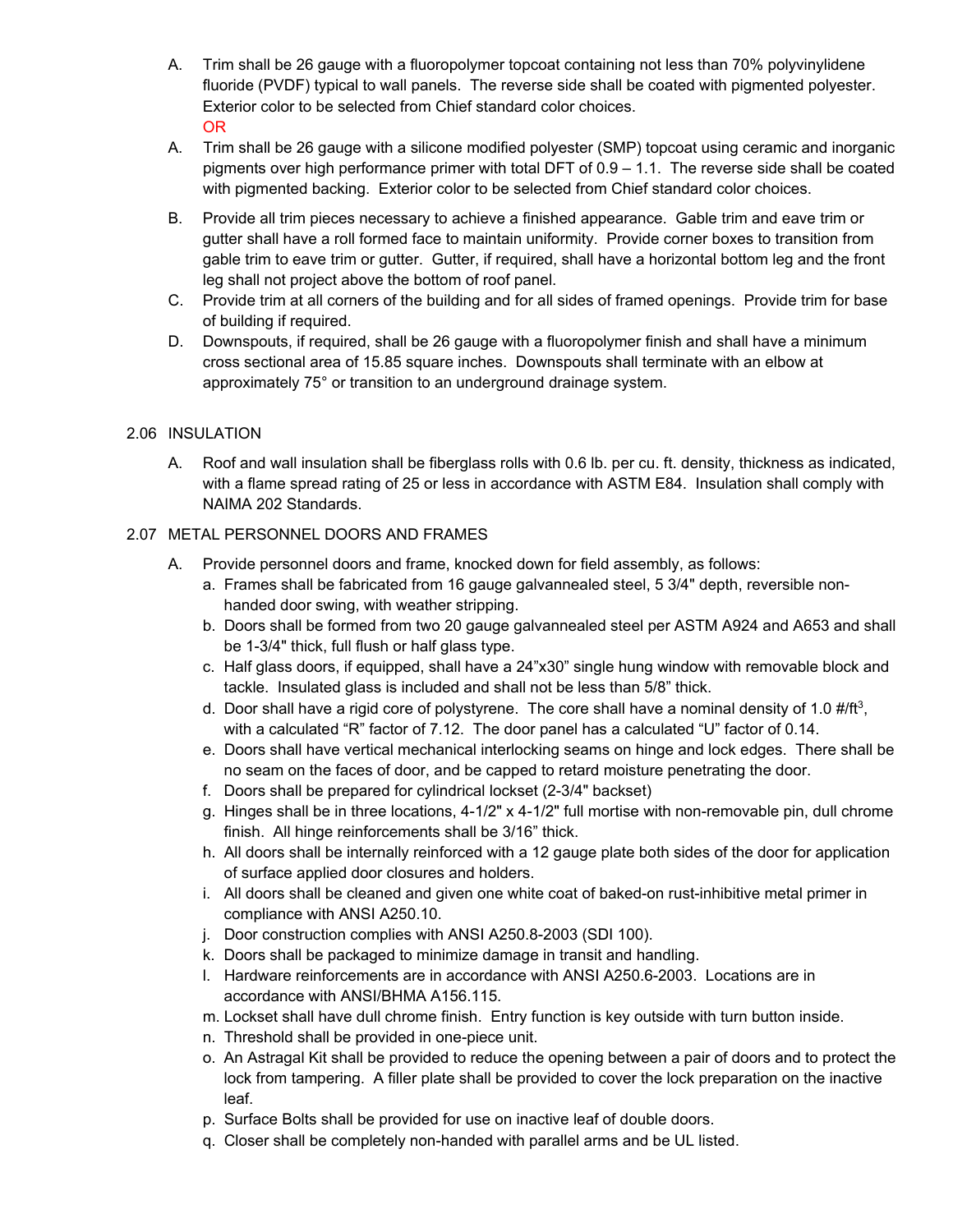- r. Panic Device shall be a low profile rim-type with horizontal push bar and be UL rated. Outside handle is lever type with key entry function. Finishes shall be baked enamel for the push bar and dull chrome for the outside lever handle and trim.
- B. Provide pre-assembled personnel doors and frame as follows:
	- a. Door Panel Construction
		- 1. Standard door panels will be a flush 1-3/4" leaf, with each face formed of 18 gauge steel to present a completely smooth and unbroken surface on faces of door. Visible seams permitted at door edges. With 16 gauge steel channels forming the top and bottom end closures, the face panels shall be securely projection welded around their entire perimeters. Welding shall occur approximately every 2" on center.
		- 2. Door panels and end closures shall be manufactured of hot dip material in the 0.6 ounce (A60) coating class conforming to ASTM designation A924 and A653. The material shall be treated in the mill to insure superior prime and paint adhesion.
		- 3. The panels shall be securely bonded by a thermosetting adhesive to an odorless, rigid foam (nominal 1 lb. density) that is resistant to vermin, fungus, bacteria, moisture, mildew and rot.  $R-Value = 7$ . U-Value = 0.14.
		- 4. Lockset locations are in accordance with ANSI/DHI A115.1 (mortise) and A115.2 (bored). The lockset reinforcement shall be 14 gauge.
		- 5. Hinge mortises shall be reinforced with 10 gauge steel, welded in place, and tapped for 1- 1/2" pairs of 4-1/2" x 4-1/2" template hinges. Mortises shall extend the full width of hinge stile, and filler plates shall be provided to permit installation of hinges for right or left hand swing, as specified. The 4-1/2" preparation accepts both regular and heavyweight hinges.
		- 6. All door panels shall be prepared with a 12 gauge closer reinforcement which will accept most regular and parallel arm applications. When called for on drawings, or otherwise specified, doors shall be prepared with 14 gauge reinforcements for panic devices and push-pull plates.
	- b. Door Frame Construction
		- 1. Frame shall be formed of 16 gauge steel. Headers and jambs shall be mechanically connected for secure locking of the assembly. All corners shall present neatly butted joints. All stop heights are 5/8". All frame returns are 7/16".
		- 2. All frame members shall be manufactured of hot dip material in the 0.6 ounce (A60) coating class conforming to ASTM A924 and A653. The material shall be treated in the mill to insure superior prime and paint adhesion.
		- 3. Hinges jambs shall be mortised and reinforced with 10 gauge steel welded in place and tapped for 1-1/2" pairs of 4-1/2" x 4-1/2" templated hinges. Hinge reinforcements shall be covered with a welded-in steel plaster guard. Strike jambs shall be mortised and reinforced to receive an ANSI/DHI A115.1 strike (4-7/8" Universal).
	- c. Finish Coating The doors frames and door leafs will receive a powder coat finish applied to all exposed surfaces in view. The finish meets the performance criteria in accordance with ANSI/SDI A250.3 "Test Procedure and Acceptance Criteria for Factory Applied Finish Coatings for Steel Doors and Frames".
	- d. Subframing creates a framed opening and consists of two galvannealed steel 16 gauge Cchannels that match the girt depth for the building. They shall be factory installed and can be prepared to meet most any application (curbs, wainscot, intermediate girt). For masonry applications, wire anchors will be provided in lieu of the subframing, or in the case of finished openings, the door frames can be prepared with existing opening anchors.
	- e. Standard Hardware & Components
		- 1. The THRESHOLD is factory installed, is 5-3/4" wide (matches frame depth) and is extruded aluminum. It is saddle shaped not exceeding ½" in height which meets ADA Requirements.
		- 2. The HINGES are factory installed and shall be a heavy duty commercial grade 1 cylindrical lever with a US26D (Satin Chrome) finish having a 2-3/4" backset. The lockset complies with ANSI A156.2, Series 4000, Grade 1. The function on the lockset is an entrance function (Function #116, ANSI #F81).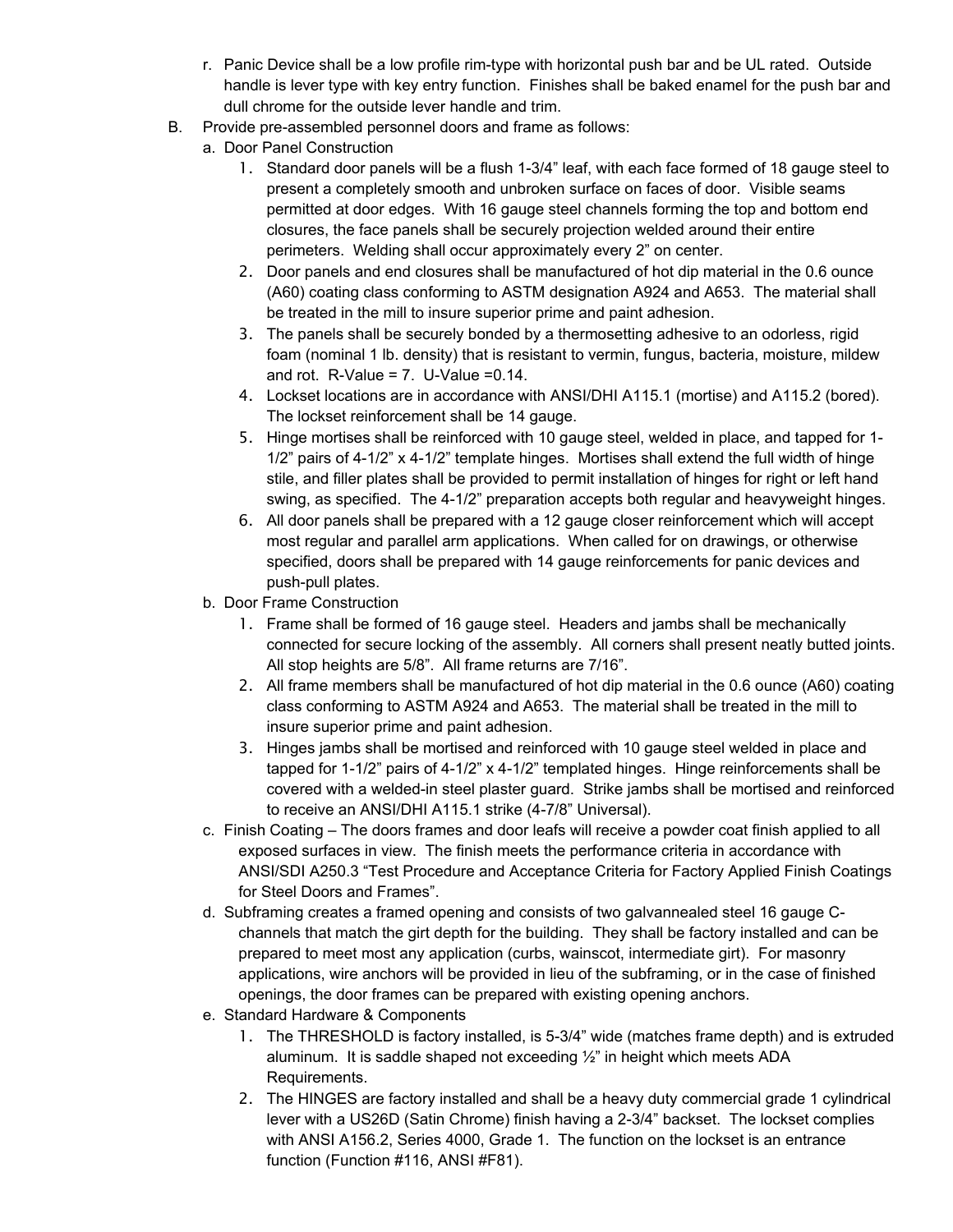- 3. The WEATHER SEAL is factory installed onto the two jambs and header.
- 4. The DOOR SWEEP is factory installed and is composed of extruded aluminum.
- 5. The SUBFRAME CLIPS are factory installed, adjustable and are composed of 12 gauge galvannealed steel. There are two per door.
- 6. All of the FASTENERS required for installation of the preassembled door are included in the standard package. The fasteners included are (4) ½" x 2-1/4" hex head sleeve anchors, (3)  $\frac{1}{4}$  x 2" flat head sleeve anchors and (18) #10 x 1" hex head TEK screws.
- f. The entire door system is packaged in a heavy duty wooden crate that has been adapted for forklift handling. A bubble packet on the door includes instructions on the lockset and closer (if applicable), all the fasteners required for installation, and keys for the lockset.
- g. Conformance Standards
	- 1. The doors and frames shall be manufactured in accordance with ANSI/SDI A250.8 "Specification for Standard Steel Doors and Frames (SDI-100)".
	- 2. The galvanized doors and frames comply with ASTM A924 general requirements for steel sheet metallic coated by the hot-dip process (formally ASTM A525).
	- 3. Lockset preparation on door leafs shall be manufacturing in accordance with ANSI/DHI A115.1 (mortise) and A115.2 (bored).
	- 4. The strike edge of all door leafs shall be prepared for ANSI/DHI A115.1 strike (4-7/8" Universal).
	- 5. The strike jambs shall be mortised and reinforced to receive an ANSI/DHI A115.1 strike (4- 7/8" Universal).
- h. Pre-Assembled Door Warranty
	- 1. Door Leafs and Door Frames (Material & Finish): 2 years
	- 2. Hardware and insulated glass seal failure: Minimum 5 years.
- 2.08 WINDOWS
	- B. Provide aluminum sliding (rolling) windows as follows:
		- a. Windows shall be aluminum insulated horizontal sliding with thermal break.
		- b. All window frames and sash members shall be of extruded aluminum alloy with minimum thickness of 0.062".
		- c. Windows to be finished in bronze or white acrylic, electrostatically applied enamel finish over the natural aluminum extruded frame.
		- d. Windows shall be factory glazed with clear 1/2" sealed insulated thermo-cell glass.
		- e. Weatherstripping shall be silicon treated, fungus, mildew and moth resistant POLY-BOND FIN-SEAL.
		- f. Windows shall be factory equipped with an automatic lock made of non-corrosive material.
		- g. Screens shall be aluminum sections securely joined at corners. Screen cloth shall be 18 x 16 mesh fiberglass or aluminum.

#### 2.09 TRANSLUCENT PANELS

- B. Provide translucent roof and wall panels matching CHIEF's CS panel configuration.
	- a. Translucent panels shall be white and have a nominal weight of 8 oz. per square foot with 55% light transmission as per ASTM D 1494.
	- b. Insulated translucent roof panels shall have a standard 8 oz. per square foot exterior panel with a translucent insulation foam core and a 4 oz. per square foot interior panel. The interior and exterior panels shall be positively sealed with silicone sealant against air leakage and delamination. Light transmission shall be approximately 45%.
- C. Provide translucent roof panel assemblies for STC or MSC roof system.
	- a. Translucent panels shall be factory installed in a Chief STC or MSC panel, 2'-0" x 10'-3".
	- b. Translucent roof panel assemblies shall have UL Class 90 uplift rating in accordance with UL 580 "Tests for Uplift Resistance of Roof Assemblies".
	- c. Translucent panels shall be white and have a nominal weight of 8 oz. per square foot with 55% light transmission as per ASTM D 1494.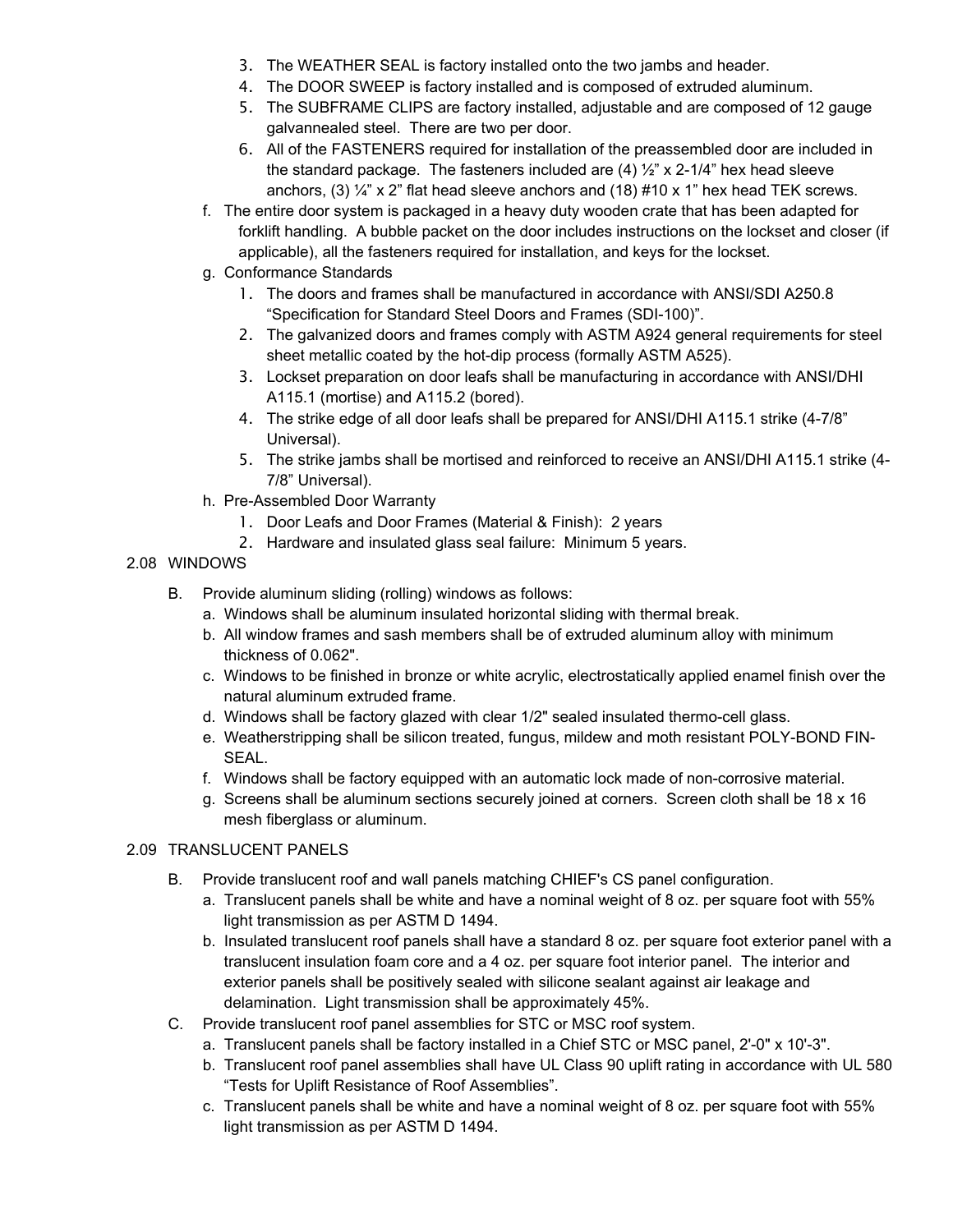d. Insulated translucent roof panels shall have a standard 8 oz. per square foot exterior panel with a translucent insulation foam core and a 4 oz. per square foot interior panel. The interior and exterior panels shall be positively sealed with silicone sealant against air leakage and delamination. Light transmission shall be approximately 45%.

# 2.10 ACCESSORIES

- A. Fasteners to be manufacturer's standard long life fasteners. Exposed fastener heads to be factory painted to match the panel color. Pop rivets shall be used at end laps of eave and gable trims.
- B. Closed cell foam closure strips, die cut to match panel configuration, shall be used with CS or AP panel. Metal closures shall be used with STC/MSC and MVF/ MVP panel.
- C. Mastic for roof side laps, end laps, and flashings to be a non-hardening butyl tape, non-corrosive to the substrate, of 100% solids. Tape size to be minimum 3/32" x 3/4", supplied in rolls.
- D. Caulk shall be manufacturer's standard product as appropriate for the application.
- E. Thermal blocks of expanded polystyrene shall be supplied with standing seam roof systems when required for the requested insulation thickness. The thickness of the thermal block shall be compatible with the clip height and insulation thickness.
- F. Louvers shall be 3' x 3' self-framing and self-flashing units with insect screen. Louver frame to be minimum 18 gauge galvanized and blades to be minimum 20 gauge galvanized. Finish to be electrostatically applied polyester paint. Operator to be either hand crank or chain operator.
- G. Continuous gravity ventilators shall have 9" or 12" throat, supplied in 10' lengths, with bird screen. Ventilators to be of low profile design to provide gravity type ventilation. Include flashing for either single unit or continuous-run installation. 9" x 10' unit shall have a base ventilating capacity of 2700 and the 12" x 10' unit shall have a base ventilating capacity of 3600 CFM, assuming 10-degree temperature differential and 5 mph wind speed. Exterior parts to be minimum 26 gauge in Galvalume or painted galvanized. Interior parts to be G90 galvanized.
- H. Roof curbs shall be used at all roof penetrations except pipes 13" diameter and less. Roof curb shall have a structural sub-frame. Curb and sub-frame shall be designed to support the weight of the unit. Curb shall be designed specifically for the model number of the roof top unit. Curb shall be supplied with rib covers and all necessary fasteners and mastic for a weathertight installation. The roof curb shall be a two-piece floating curb when required by building conditions.
- I. Roof Jacks shall be used at all 13" diameter and less pipes that penetrate the roof. Roof jacks shall be EPDM with a flexible aluminum base to form a weathertight seal at the roof panel.

# 2.11 FABRICATION

- A. Fabricate built-up members in accordance with MBMA Low Rise Building Systems Manual, Common Industry Practices.
- B. Fabricate hot rolled members in accordance with AISC Specification for pipe, tube, and rolled structural shapes.
- C. Fabricate cold formed members in accordance with MBMA Low Rise Building Systems Manual, Common Industry Practices.
- D. Provide factory drilled or punched framing members for field bolted connections.
- E. All framing members shall be prepared according to SSPC-SP2 and given one shop coat of KMAA148: "VectroCoat 300 Gray" modified acrylic paint applied by Anodic Electrocoat process.
- F. Clearly and legibly, mark each piece to correspond with previously prepared erection drawings.

# PART 3 - EXECUTION

# 3.01 ERECTION – FRAMING

- A. Erect framing in accordance with MBMA Low Rise Building Systems Manual, Common Industry Practices.
- B. The erector shall furnish temporary guys and bracing where needed for squaring, plumbing, and securing the structural framing against loads, such as wind loads acting on the exposed framing and seismic forces, as well as loads due to erection equipment and erection operation, but not including loads resulting from the performance of work by others. Bracing furnished by the manufacturer for the metal building system cannot be assumed adequate during erection. The temporary guys,